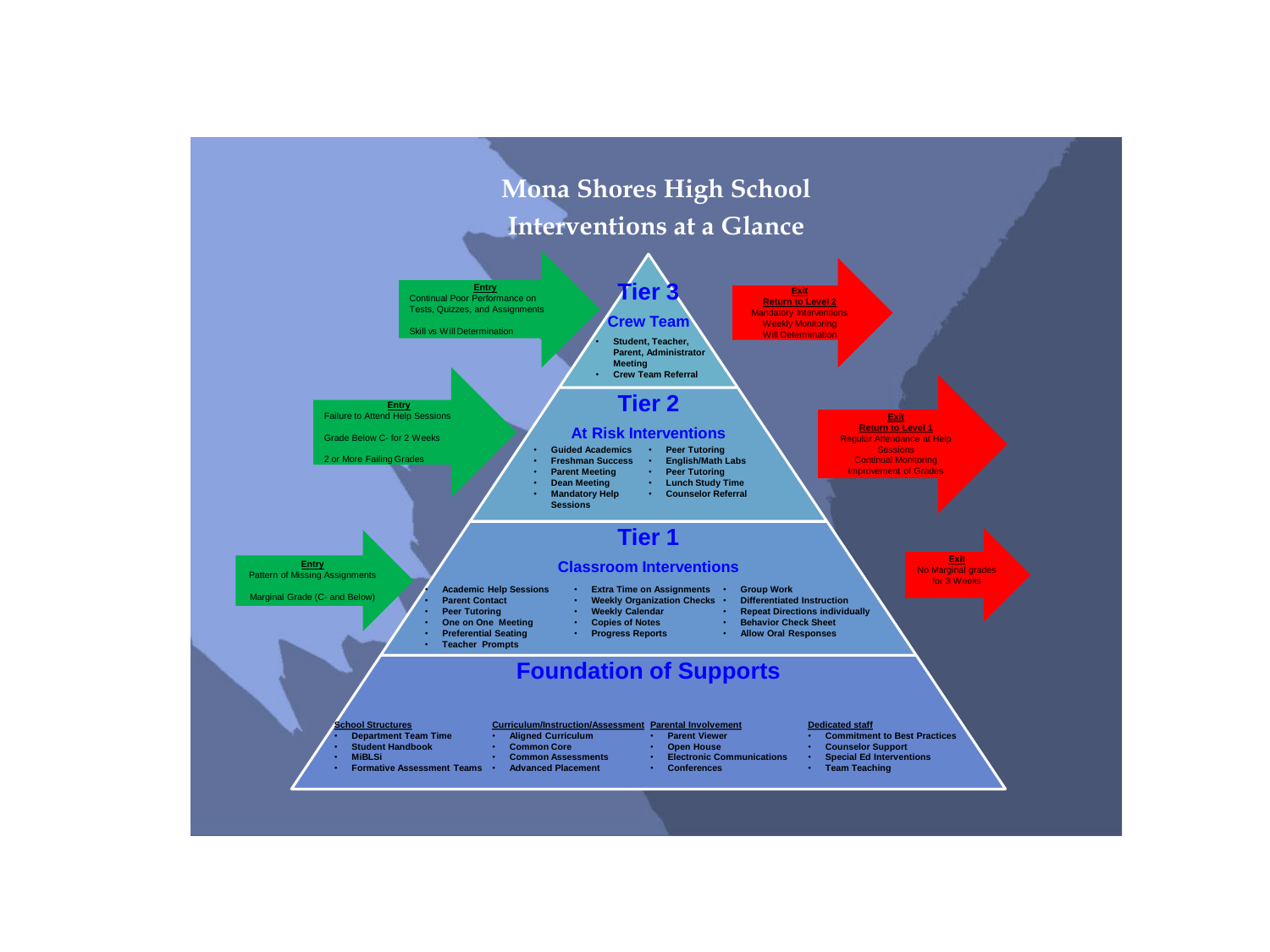## **At-Risk Interventions**

**Guided Academics**

**Freshmen Success**

**Math Essentials**

 **English Essentials**

**Academic Help Calendar**

 **After School Tutoring**

**Academic Mentoring**

**At-Risk Coordinator**

**Crew Team**

**Lunch Help Sessions**

**Parent Communication**

**Family Resource Center**